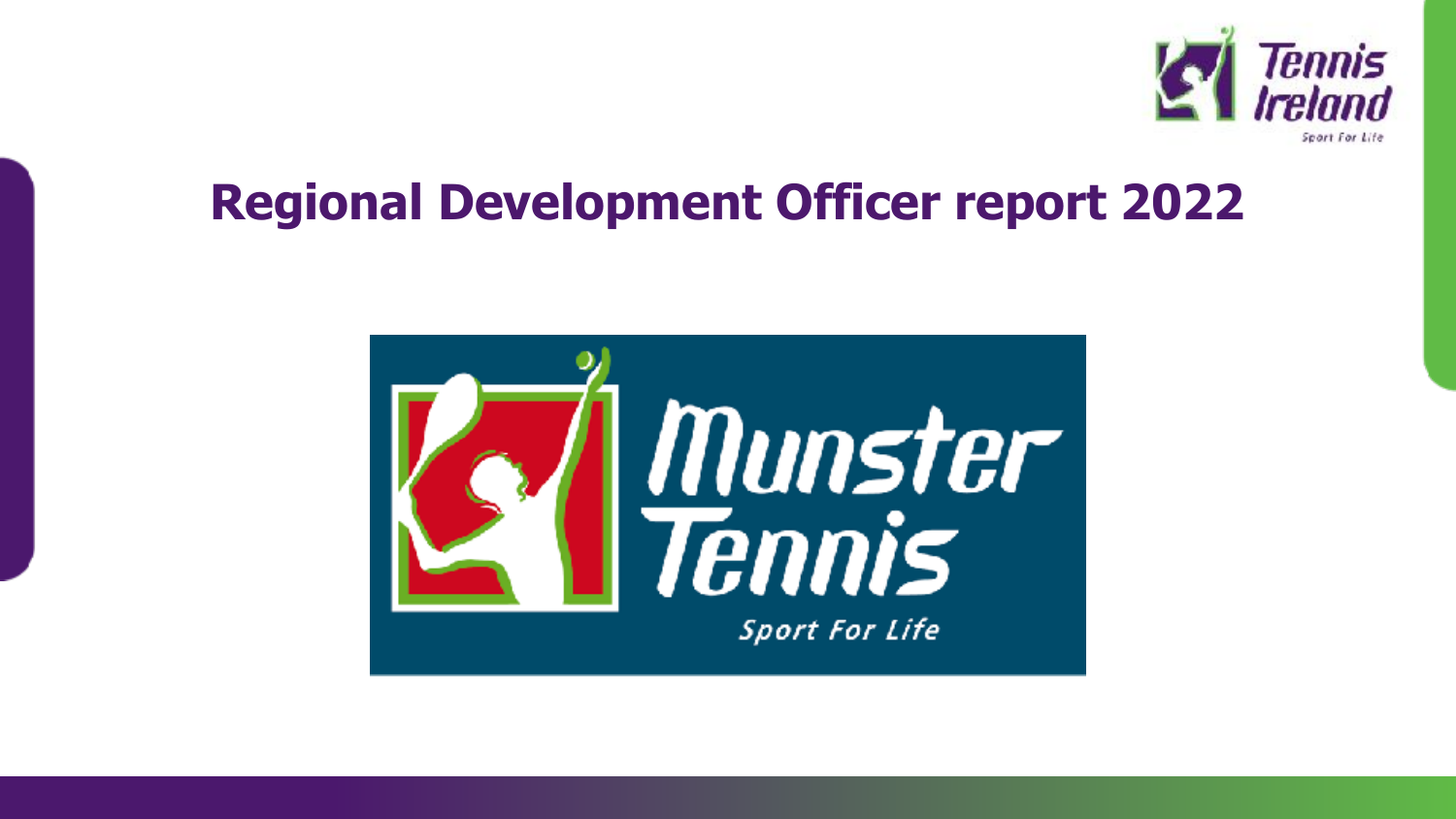**Regional Development Officer report 2022 Main areas of focus 2021/2022**



### **Safeguarding**

### Sport Ireland self-assessment now complete, following up with clubs 10 requirements:

- 1. Risk Assessment and Safeguarding Statement
- 2. Club constitution amended to reflect Child Protection
- 3. Childrens Officers
- 4. Designated Liaison Person
- 5. Club committee and monthly agenda
- 6. Safeguarding training
- 7. Recruitment
- 8. Codes of behaviour
- 9. Complaints
- 10. Supervision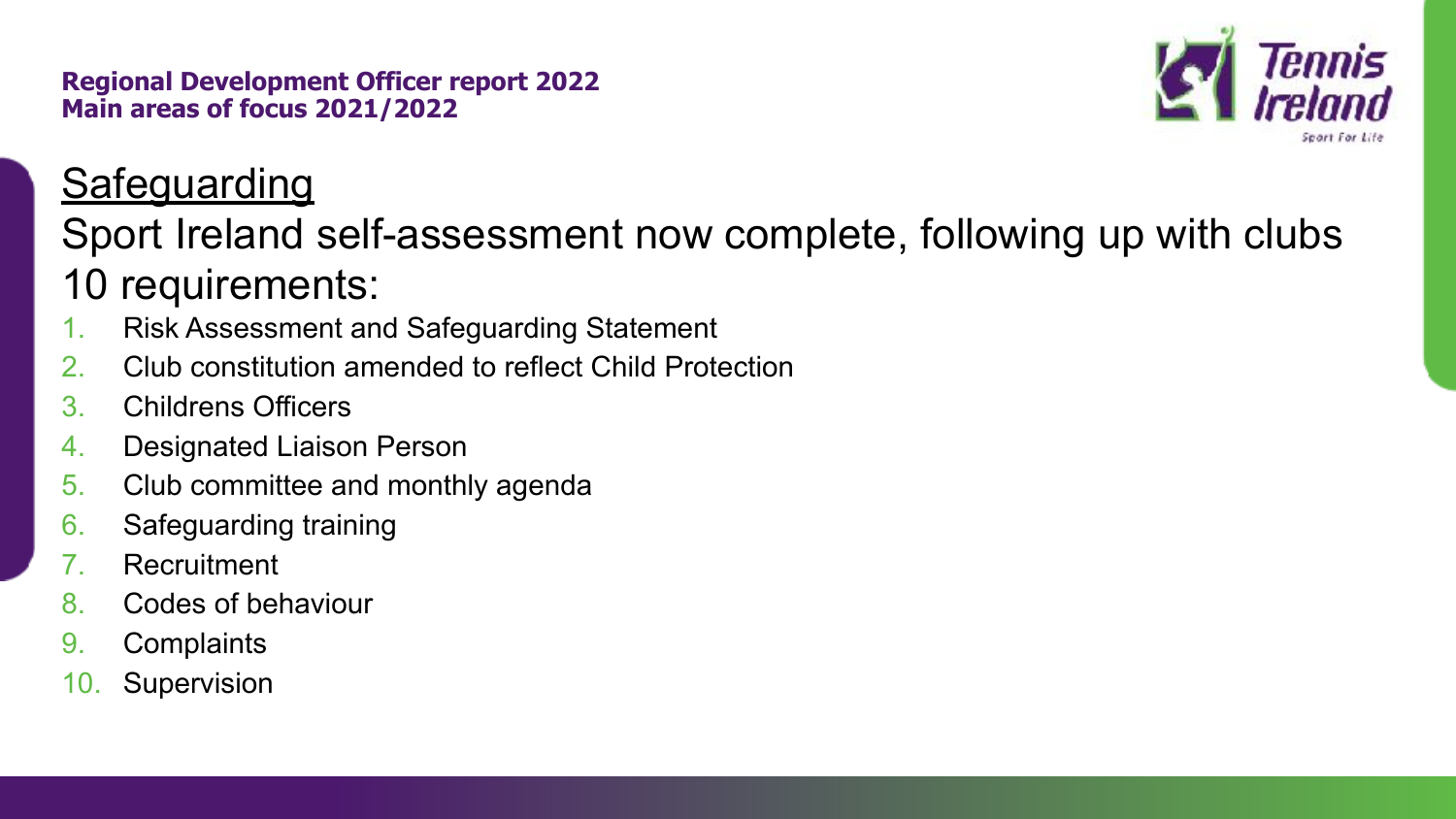

## **Clubmark**

Larkspur Park Tennis Club- Gold accreditation

Crosshaven and Ballinlough re-accreditation at Bronze and Gold respectively

For more information on the accreditation please get in touch and I can present to your committee

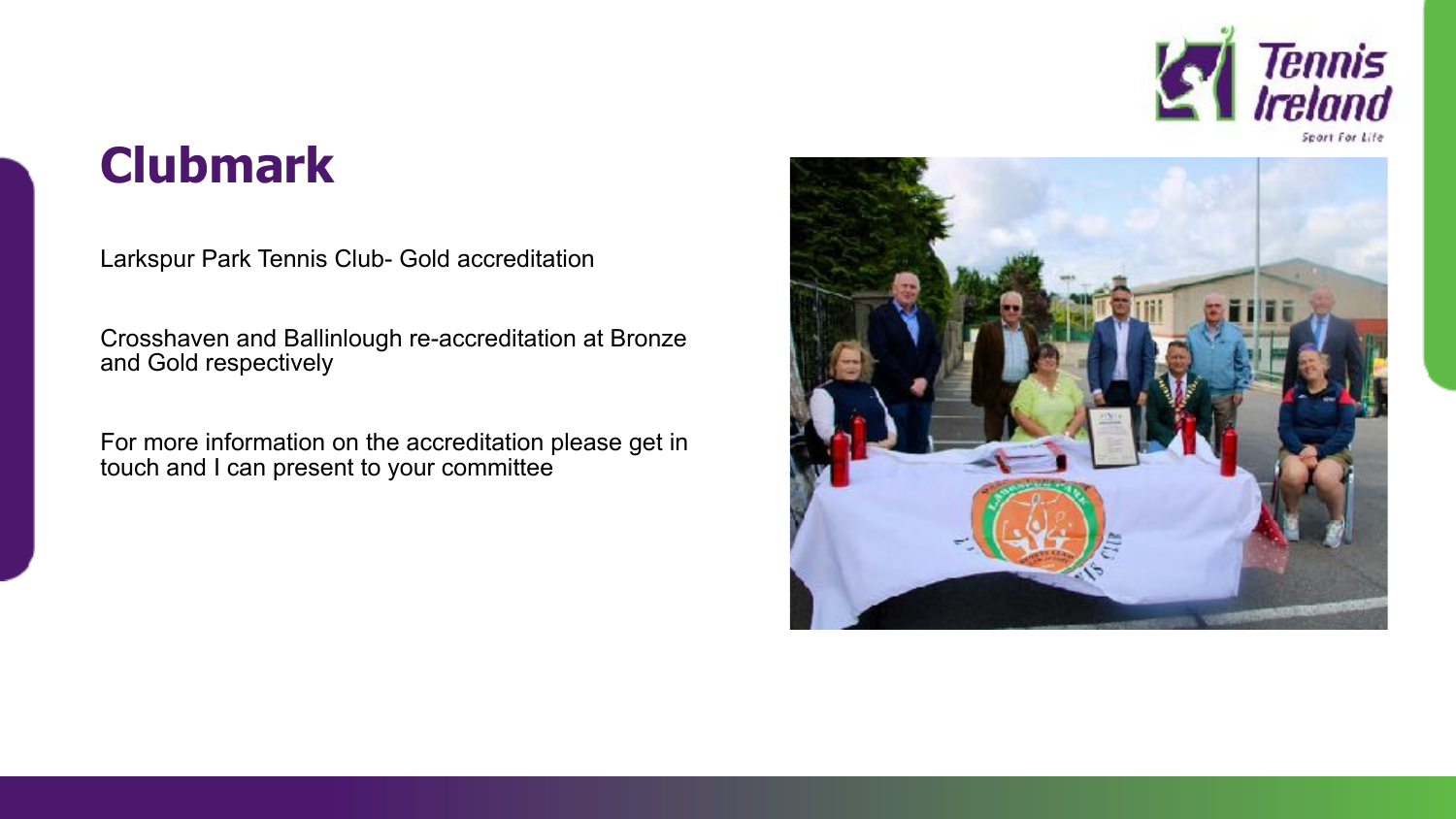#### **Club development-examples of how I can support you**



- ●SWOT/Strategy- **s**trengths/**w**eaknesses/**o**pportunities/**t**hreats analysis with strategy/planning development off the back of SWOT
- Resources on membership drives/open days/ maintaining members etc
- Leaders course- information on how to use modified equipment (red, orange, green balls and courts) for organised play in clubs
- Competition organiser course- currently being developed, but will support people involved in running internal club competition
- Clubmark- essentially the quality assured mark for tennis clubsencompasses aspects of safeguarding, competition, management/ governance, coaching etc, so a club knows they are doing the right things (open to affiliated clubs only)
- Safeguarding support you in getting fully compliant
- Try Tennis programmes in conjunction with Women in Tennis and LSPs